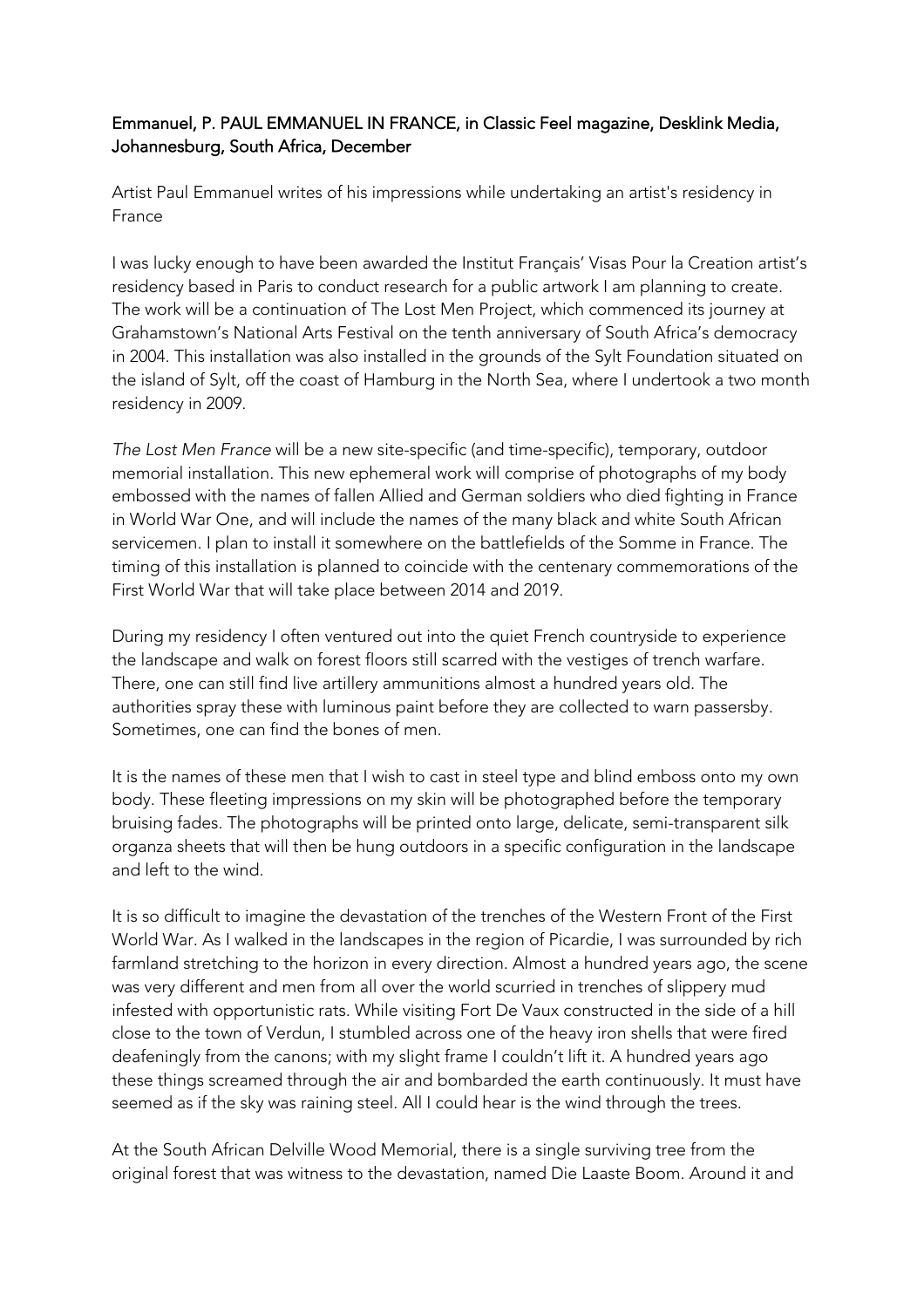embedded in the folds of its gnarled trunk, pilgrims have placed flowers, crosses and other tokens commemorating the dead. It would seem that The Last Tree draws more devotion than the man-made edifices of remembrance close by.

On visiting a network of excavated limestone caves called Le Caverne du Dragon (The Dragon's Lair) on the mountain road known as Chemin Des Dames, thousands of black men from the French colonies joined their white colonisers and the Allies to fight against the Germans. For military registration purposes they were photographed from the front and the side.(1) They were all stripped of their nationality and simply referred to as 'Senegalese'.(2) On the one hand, German propaganda criticised the Allies for the illegitimate recruiting of people from Allied colonies. On the other, they framed these recruits as barbarians. They "accused African and Indian soldiers of all sorts of atrocities, poking out eyes and cutting off ears or whole heads of captured or wounded German soldiers".(3) Attempts were made to prove "that using 'savages' against 'civilised people' was prohibited by international law".(4)

Against this backdrop, the globally branded sophistication of the city of Paris to which I returned took on a slightly darker hue. While relishing the simple pleasure of sipping my glass of rouge seated à la Parisienne at the famous Café de Flore on Boulevard Saint Germaine, I watched the people walking by in the street and wondered if they ever contemplate the fragility of this urbane social fabric.

As I thought about these things in my studio at The Cité I saw the tragedy of the Marikana massacre unfold online; and while I was reading Ken Follet's Fall of Giants which brings together five fictional families through the world-shaking dramas of the First World War, I could not help but draw comparisons between the protest at Lonmin's platinum mines and Britain's coal-mining strikes of 1914, just before the outbreak of this war. It drew me deeper into understanding the defining nature of this war and its importance as a turning point in human history; a war that was once referred to as – the war to end all wars.

While viewing footage of a global brand's 2012/13 men's formal wear fashion show, the militaristic nature of the suits and the steel, medal-like designs of the details also struck me. Even contemporary men's corporate fashion is influenced by war. Perhaps this is a response to the economic uncertainties of our time – trying to reassure ourselves that we are in control and ready for battle.

Amid the sophisticated fashionistas and bustling tourists, are many homeless people in the city – even in the old and expensive Quatrieme Arrondissment district, where the Cité des Arts studio complex is located. One man I saw every day slept on a large metro air vent which blew warm air from underground. Over this same air vent, wealthy tourist children played with their light inflatable plastic toys making them float mysteriously in the rising air currents. Delighted moms and dads clicked away with their iPhones.

Walking across the bridges of the Seine, I saw two men kissing and hugging – openly and in public; and I'm not talking about light pecks on the lips. They were long, drawn out French Kisses. I was taken aback by my own sense of surprise. Right then, love between two men